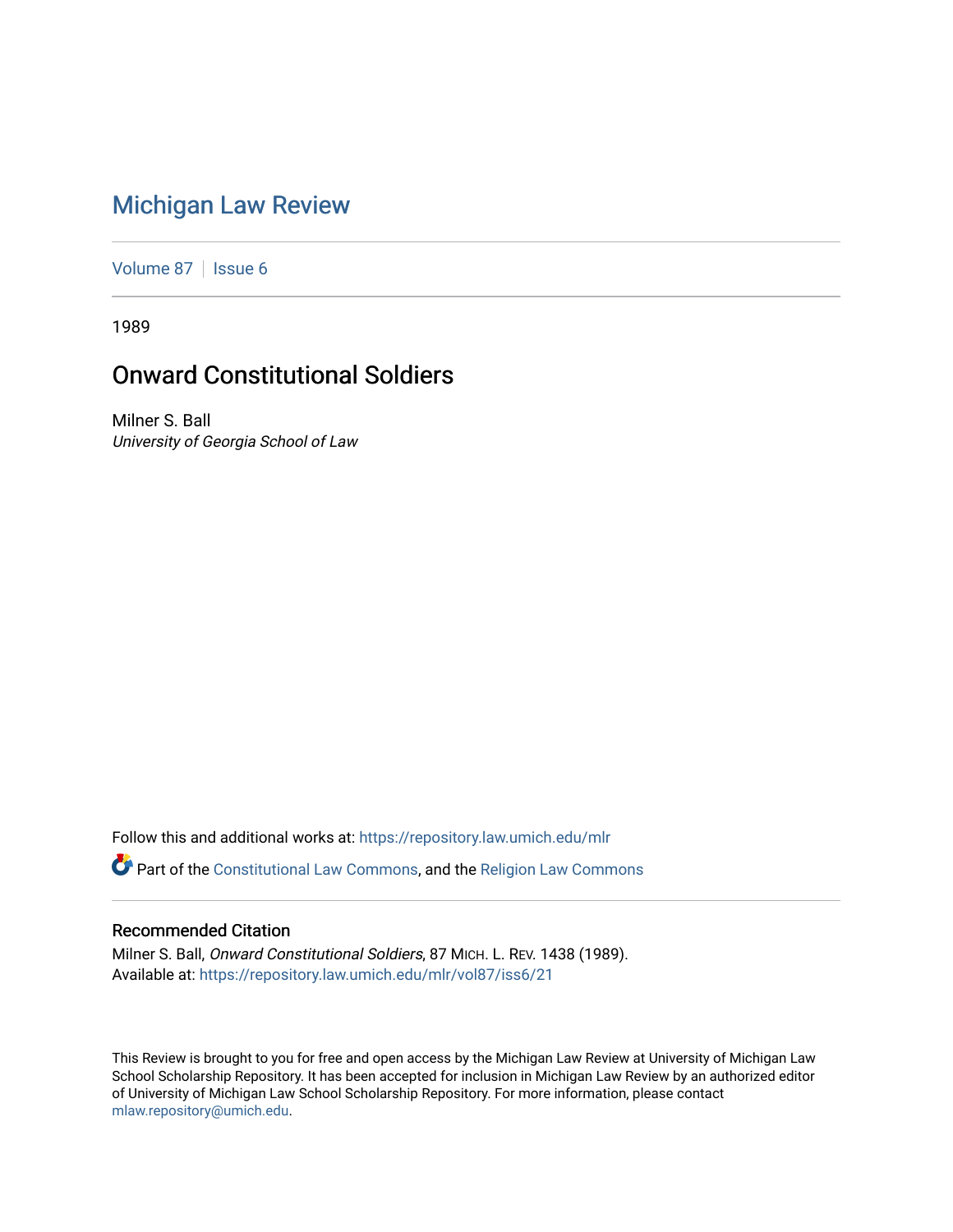# **ONWARD CONSTITUTIONAL SOLDIERS**

### *Milner S. Ball\**

CONSTITUTIONAL FAITH. By *Sanford Levinson.\*\** Princeton: Princeton University Press. 1988. Pp. xii, 250. \$19.95.

We are unlikely to be given a more careful, thoughtful, and candid insider's account of the American "civil religion"<sup>1</sup> than Sanford Levinson's *Constitutional Faith,* the fruit of a decade's reflection by a leading legal scholar.2 Much good can come of the constitutional religion. It may bind together diverse groups into one polity, for example, or may expand the polity's embrace of the dissentient, the disestablished, and the poor, as its heroes Abraham Lincoln and Martin Luther King, Jr. taught us. American civil religion has also a seldom-considered downside, however, revealed through its anti-heroes like Richard Nixon and Oliver North, that can issue in exclusion and division and uncritical obedience to the powers that be. Not the least strength of Levinson's study is its frank examination of the disintegrating, fragmenting potential that constitutional religion shares with all the "many fighting faiths."<sup>3</sup> Religious ambiguity, tension, and division

• Caldwell Professor of Constitutional Law, University of Georgia School of Law. A.B. 1958, Princeton University; S.T.B. 1961, Harvard University; J.D. 1971, University of Georgia School of Law. - Ed.

\*\* Charles Tilford McCormick Professor of Law, University of Texas School of Law. - Ed.

1. Rousseau invented the phrase "civil religion" to describe the religion he believed necessary to a republic, concluding that Christianity would not serve this purpose. J. ROUSSEAU, THE SOCIAL CONTRACT 176-87 (M. Cranston trans. 1968). Debate about the existence and content of an American civil religion was precipitated by Bellah. *See Civil Religion in America,* in R. BEL-LAH, BEYOND BELIEF: ESSAYS ON RELIGION IN A POST-TRADITIONAL WORLD 168 (1970) (written for a 1966 conference). The American civil religion is said to be a set of religious symbols and practices supporting political legitimacy and not fused with either church or state  $-$  a kind of worship of the republic or of a higher reality upholding the republic. It is prototypically expressed in presidential inaugural addresses with their predictable invocations of a nonpartisan, amorphous God. The courts, it has been proposed, are this religion's "new pulpits." Hammond, *Pluralism and Law in the Formation of American Civil Religion,* in VARIETIES OF CIVIL RELI-GION 138, 161 (1980).

Levinson describes his book as part of the "interest in civil religion" (p. 62), and relates how he signed onto a "limited constitutional faith" (p. 193). These self-descriptions coupled with the tenor of the book are my grounds for referring to it as an insider's account. Full disclosure compels that I note my unsympathetic regard for American civil religion. My misgivings about both American civil religion in particular and state Christianity in general are stated, among other places, in Ball, *Cross and Sword, Victim and Law: A Tentative Response to Leonard Levy's* Treason Against God (Book Review), 35 STAN. L. REv. 1007, 1007-09, 1028-31 (1983); Ball, *Obligation: Not to the Law But to the Neighbor,* 18 GA. L. REv. 911, 919-27 (1984). Readers of this review may wish to take my preconceptions into account when considering both my positive assessment of Levinson's work and my criticism of it.

2. *See* Levinson, *"The Constitution" in American Civil Religion,* 1979 SUP. CT. REV. 123.

3. Abrams v. United States, 250 U.S. 616, 630 (1919) (Holmes, J., dissenting).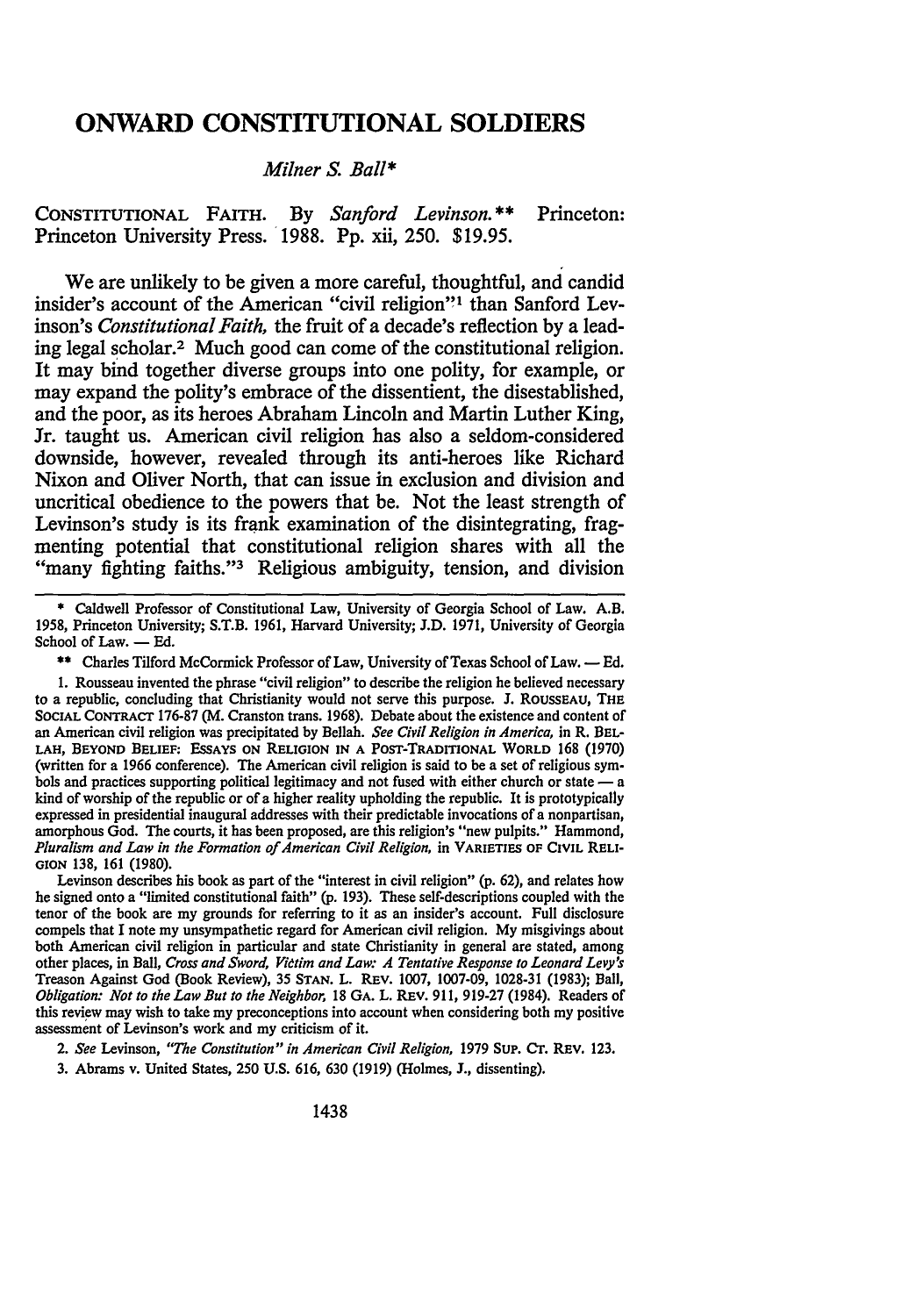compose the organizing principle of the book.

The frontispiece is a telling cartoon. It depicts a stylized columnar swirl of robing from the top of which emerges the stovepipe-hatted head of Lincoln and his right hand with the index finger pointing skyward toward the light. At the base, the enfolded head of Nixon scowls down at the darkness. The drawing may be taken to suggest a weathervane rotating vertically. With the political winds upwelling and blowing divinely, the American civil religion does lift, inspire, enlighten — Lincoln ascendant. But as we and Levinson know only too well, winds shift.

Accordingly, when, in the last chapter, Levinson tells of adding his signature to the Constitution in a Philadelphia bicentennial exhibit  $$ personal testimony to acceptance of membership in the company of believers - he speaks circumspectly of "a limited constitutional faith" that commits him only to "a process of becoming and . . . to taking political conversation seriously" (p. 193). This is hardly the irrational, unseeing enthusiasm of the freshly born-again and for that reason, among others, his views will likely be found to bear weight. Even so, it is a religious commitment and for that reason should give pause to readers, especially those Levinson refers to as "more 'God-oriented' " than he.4

#### I. LEVINSON'S DIALECTICS OF CONSTITUTIONAL FAITH

Levinson draws categories from the theory and history of other religions to aid his explication of the American faith centered on the Constitution.

#### A. *Protestants and Catholics*

He begins by applying to constitutional faith's divisions over text and interpretation a typology informed by Protestant-Catholic disputes about doctrinal authority (pp. 18-53). Protestants, in his scheme, take sacred text as the source of authority. They are doubly protestant (his category of protestant-protestant) when they repose interpretive authority in the individual, each believer reading and interpreting the Bible for herself. Catholics believe that it is not scripture

<sup>4.</sup> I am not at all sure, but I think Levinson would consign me to the "more 'God-oriented' readers, with whom many of us do not identify .... " P. 56. My uncertainty arises from his description of such readers as "those who identify 'religious beliefs' as the knowable words (or commands) of a divine presence rather than either idiosyncratic metaphors concerning an ineffable mystery or, more likely, psychological or sociological projections of all-too-human anxieties or social structures." P. 56. I cannot locate myself within his unnecessarily limited (and pejorative?) range of alternatives. He seems to be unfamiliar with contemporary reflection upon and response to biblical critique of human religiousness. As Harvey Cox has noted, "religion is not always and everywhere a good thing," and those of us who attempt to understand the biblical sagas are hard-pressed to do so in a time "when the rebirth of religion, rather than its disappearance, poses the most serious question." H. Cox, RELIGION IN THE SECULAR CITY: Tow ARD A POSTMODERN THEOLOGY 19-20 (1984). *See also infra* notes 21-23 and *supra* note 1.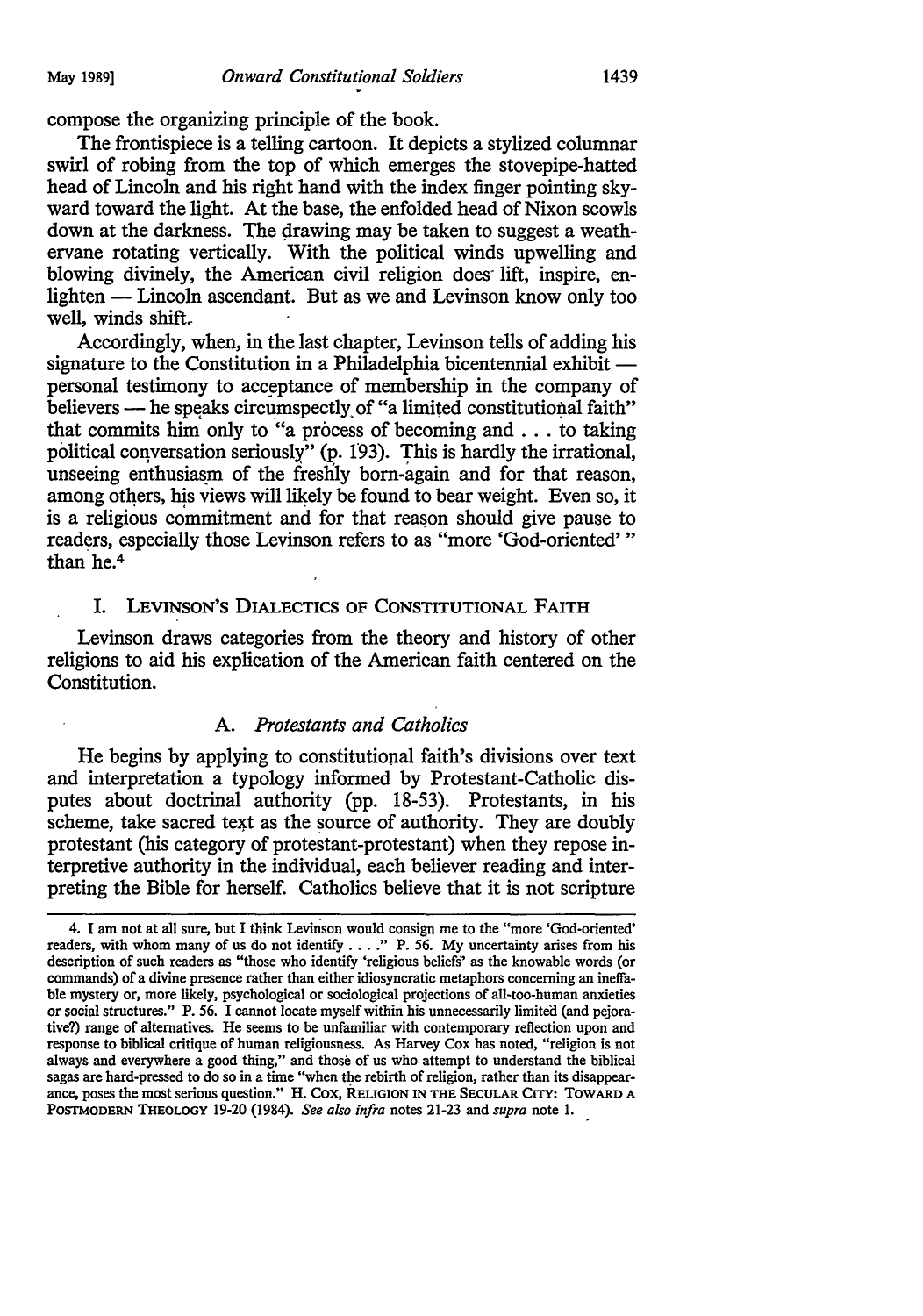alone but unwritten tradition and scripture that serve as the joint source of authority. They are catholic-catholic when the hierarchical, institutionalized Church rather than the individual has the decisive authority to interpret.

Differentiating practitioners of constitutional faith according to this typology - instead of casting them as originalists/non-originalists or interpretivists/non-interpretivists - produces interesting results. Frederick Douglass and Ed Meese, who contrast in almost every other imaginable way, may be understood to share a protestant-protestant commitment to the validity of individual interpretation of the sacred text of the Constitution standing alone. Pitted against the protestantprotestants are the catholic-catholics, like John Marshall Harlan, who take unwritten tradition together with the Constitution for their source and the Supreme Court for their authorized interpreter. In the fray in-between are protestant-catholics (Hugo Black and other believers in text and judicial supremacy in interpretation) and catholic-protestants (Ronald Dworkin and those who believe in more than text and less than exclusive judicial supremacy) (pp. 51-52).

The point of the exercise is not a new academic game of pin-thetag-on-the-believer but a demonstration of both the relevance of religious categories and the religious-like nature of the divisiveness in constitutional theory as constitutional theology.

#### B. *Constitution and Morality*

Other religions confront the problem of theodicy, the problem of explaining evil in a world in which God is omnipotent and just. Does submission to God entail abandonment of human standards of good and evil? Is whatever God does good? Levinson identifies as a weaker version of this dilemma American civil religion's concern for relating the Constitution and morality: Can the order created out of citizens' submission to the Constitution claim to be just as well as powerful? Is whatever is constitutional good?

Some constitutional commentators deemphasize or do not discern a difference between law and morality.<sup>5</sup> One consequence of assuming a happy correlation of the American legal system with goodness and justice is to assure attorneys that they may take untroubled moral pride in the full range of their professional activities  $-$  the good lawyer is the good person. <sup>6</sup>

Levinson credits the need to sanctify constitutional law in a diverse contemporary society that lacks a shared moral vision, for the Constitution may be, after all, the only binding principle of order that re-

<sup>5.</sup> Levinson discusses Owen Fiss as an example of a commentator who deemphasizes the difference. Pp. 58-59.

<sup>6.</sup> Charles Fried is discussed as an advocate of such a point of view. P. 167.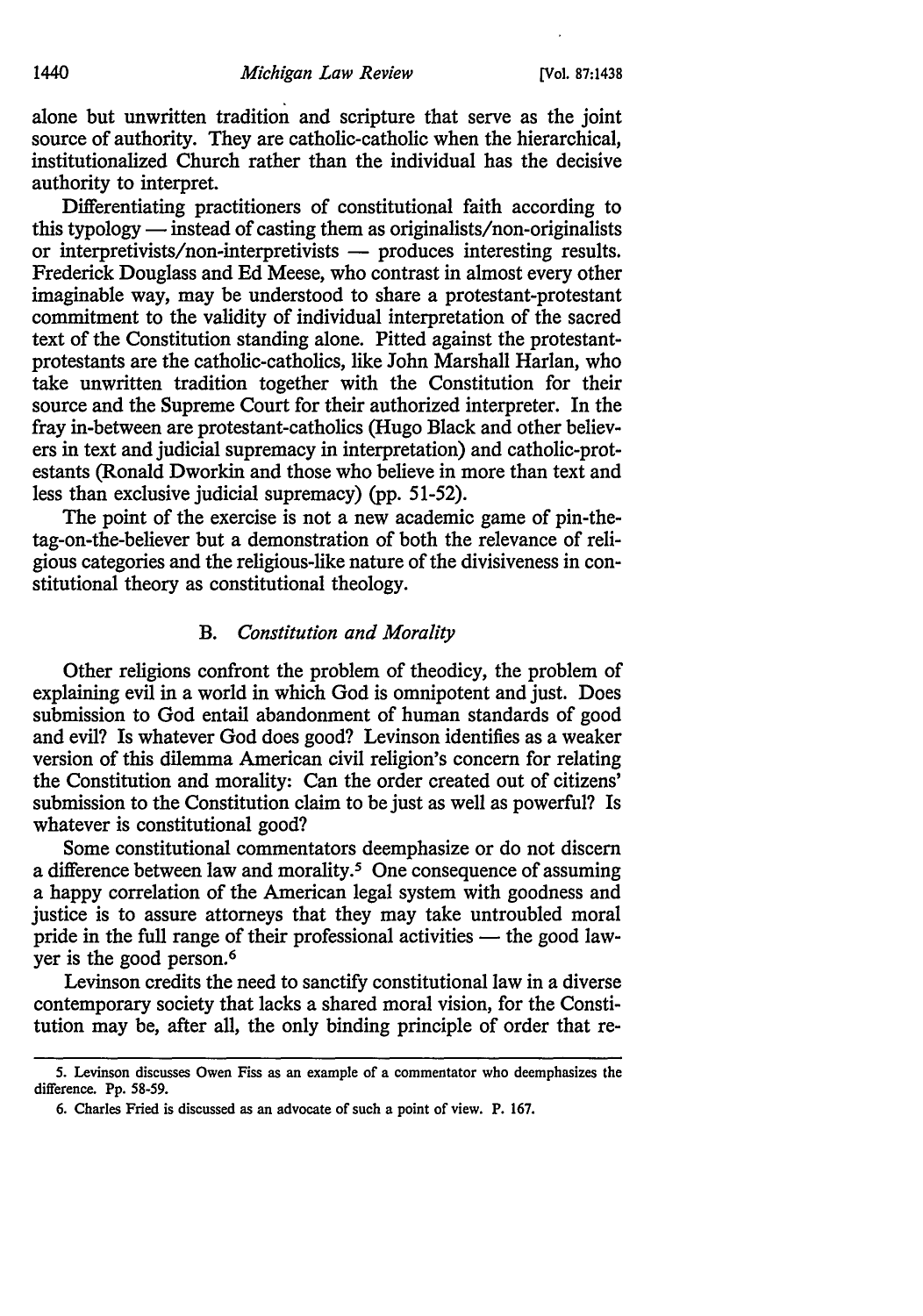mains. Nevertheless - playing out his fundamental theme of religious ambiguity and disintegration  $-$  Levinson also cautions that constitutional faith is "idolatrous if it leads its adherents to suspend their independent evaluation of the tenets of the faith" (p. 88). He describes without resolving the dilemma of a more-or-less necessary constitutional fealty that inevitably becomes a self-destructive idolatry.

#### C. *Loyal Sheep and Questionable Goats*

Religious communities employ creedal affirmations to determine who is a member and who is not, who is orthodox and who unorthodox. This method of separating insiders from outsiders is characteristic as well of the American civil religious community. The American creed7 is an instrument of inclusion when endorsement of it allows immigrants to be accepted as citizens, and it is an instrument of exclusion when it serves as a benchmark for dividing true Americans from un-Americans, real from false patriots (pp. 94-99).

In performing this basic sorting function, American creedalism, according to Levinson, creates a constellation of problems or tensions. One not fully addressed by the traditional learning is that of the conflict or hierarchy of attachments (pp. 122-54). Loyalty oaths of the type required of many officeholders and public employees raise the question of exclusivity of attachment: supreme loyalty is sworn to the Constitution (or country), but American citizens have multiple loyalties to other political entities, to other institutions, to other religious communities, any of which may legitimately claim supremacy. What does it mean, then, to require a pledge of allegiance to the United States? Is this to insist on primary loyalty to Constitution, nation, or flag over loyalty to family and religion? The dilemma is typically glossed over rather than confronted or resolved or acknowledged.

A second ambiguity of attachment raised by subscription to the American creed is one of content. If we profess supreme loyalty to the Constitution, what Constitution are we agreeing to become attached to and by which tokens of allegiance? Levinson draws again upon forms of religious thought to illuminate the question.

In the Jewish and Christian traditions, a distinction is sometimes made between revelatory events and the texts that bear witness to them, between the acts of God and the biblical stories about them. A similar distinction can be drawn in the American civil religion between the sacred events and the sacred texts. Which then is the object of reverence — the revolutionary, law-breaking acts of the beginning or the culminating Philadelphia text? Do we venerate the idol-smash-

<sup>7.</sup> The notion of an "American creed" is attributed to Samuel Huntington and is described as "a set of overt political commitments that includes an emphasis on individual rights, majority rule, and a constitutional order limiting governmental power." P. 95.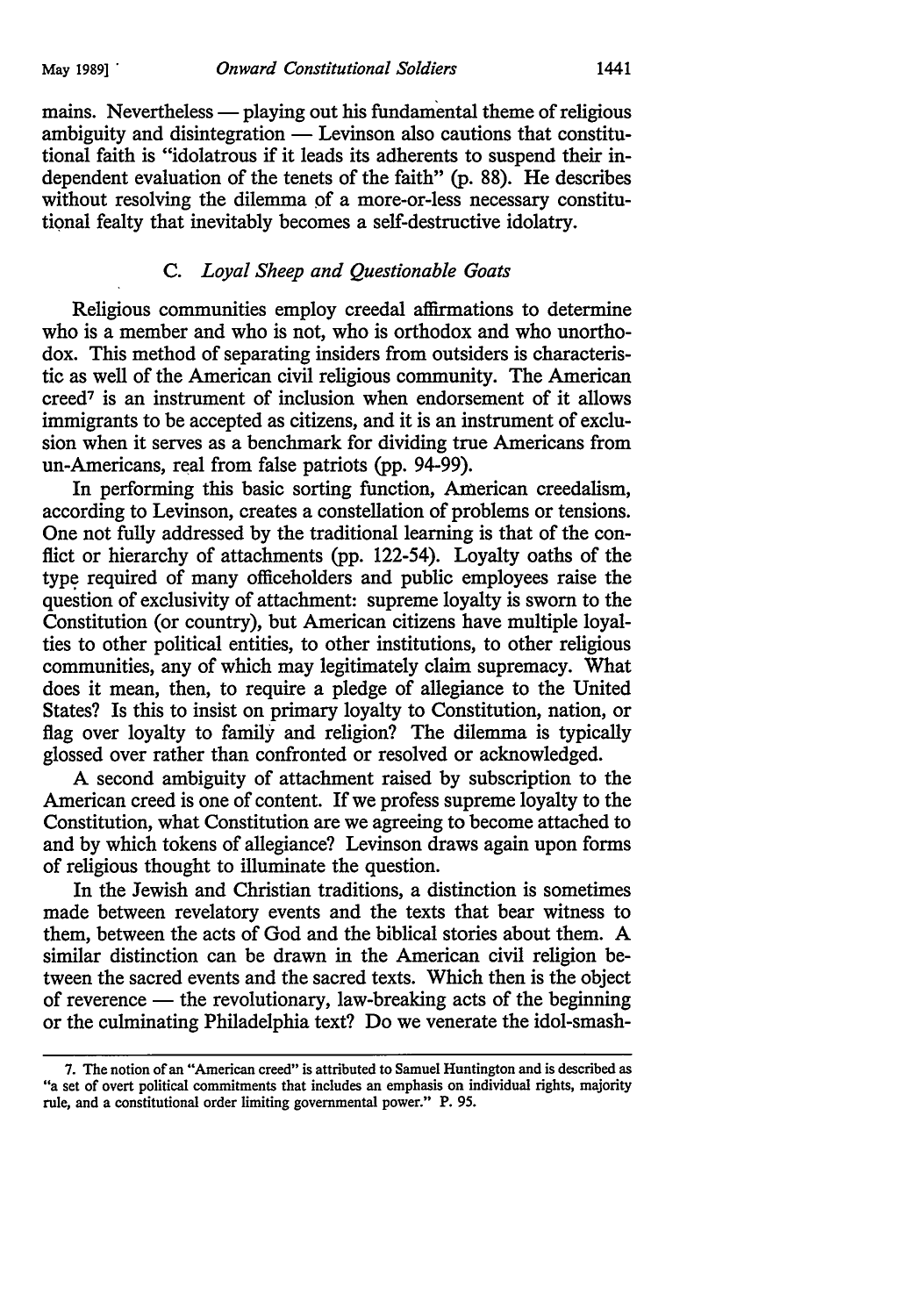ing or idolize the Constitution? And what form does our devotion take - inner adoration or outward compliance, faith or good works?

Levinson explores two examples of the ambiguities of constitutional attachment. The first is *Schneiderman v. United States,* 8 in which the Supreme Court was confronted with the problem of identifying the Constitution it was to interpret. When he had become a naturalized citizen, Schneiderman claimed both that he behaved as one attached to the Constitution and that he was a Communist party member. Some years later the United States sought to set aside his citizenship as illegally procured. Was internal, mental disposition or external, observed behavior to be the accepted manifestation of attachment to the Constitution? A devoted Communist may be an outwardly law-abiding citizen for a variety of reasons, including prudential calculation about what is possible in the meantime before the government can be successfully overthrown. Correspondingly, persons firmly attached to the principles of the American creed may act illegally, out of the most American of motives and after the fashion of the founders. Which is the truer: doing what the founders did or what they wrote? Then, too, is a Communist program of the dictatorship of the proletariat totally incongruent with constitutional commitment to a federal republic governed by the people?

In *Schneiderman* the Court punted. It did not approve Schneiderman's position but set a high standard of proof for removal of citizenship and held that the government had failed to meet it in its attempt to show absence of constitutional attachment.9

The other example of the problems of constitutional attachment is Abraham Lincoln's combination of reverence for law and indifference to legal niceties (suspension of habeas corpus, military arrest). To Levinson, Lincoln is the incarnation of the tension between nationally responsible and constitutionally faithful action. It may be easier, he observes, "to reinterpret the Constitution to be congruent with Lincoln's actions" than to interpret the actions into congruence with the Constitution, but "such reinterpretation . . . raise[s] the possibility that we may have 'many Constitutions,' " requiring that we "decide *which*  Constitution garnered Lincoln's attachment and which, in turn, deserves our own."<sup>10</sup>

### D. *I Believe, Help My Unbelief*

The book concludes with two chapters of honest, more directly personal assessment of belief and practice in the American civil religion. Levinson addresses the question of what it means to be a profes-

<sup>8. 320</sup> U.S. 118 (1943). The discussion begins at p. 126.

<sup>9. 320</sup> U.S. at 154. *See* p. 126.

<sup>10.</sup> P. 141. Levinson says he borrowed the "many Constitutions" passage from Che Guevara. *Id.*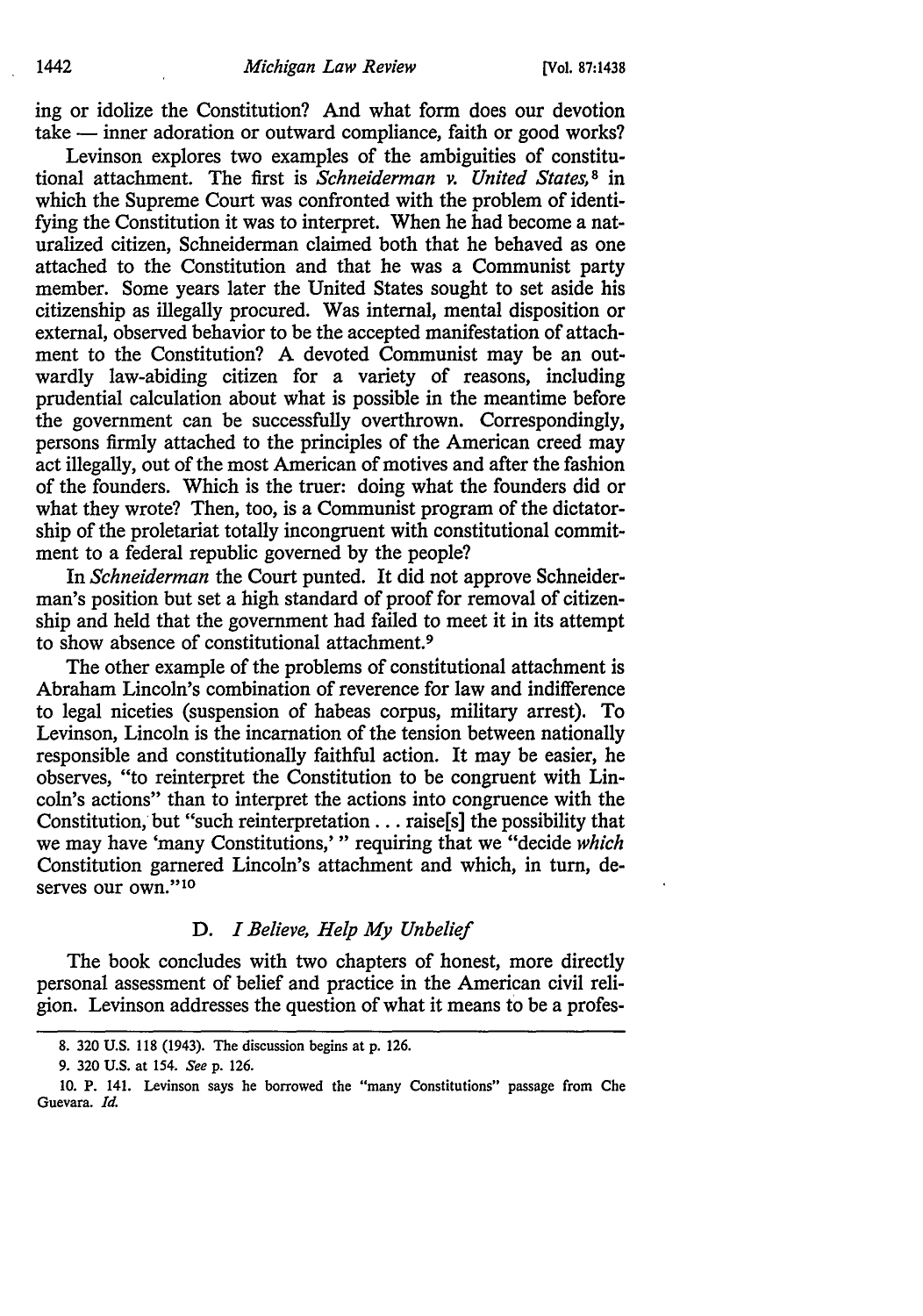sor of constitutional law in the legal academy  $-$  what it means, in his terms, to profess the constitutional faith to its future professional practitioners (pp. 155-79).

The issue has been given some currency by in-house tempests about whether members of the Critical Legal Studies movement should be allowed on law school faculties. Levinson frames the issue in religious terms of the sort employed throughout the book: whether law schools are either divinity schools or schools of religion, whether Crits are atheists and blasphemers, and whether, if they are blasphemers, they should be admitted to law faculties.

After a balanced consideration of the conflicting possibilities, Levinson confesses to personal beliefs that are liberal (as opposed to illiberal, not as opposed to conservative, *i.e.,* not in the sense of George Bush's demagogic talk about the "L word"). The law school is to him less divinity school than "department of religion" where law "always remains worthy of our study" although it may be "unworthy of our faith" (p. 179). Levinson would admit the Crits. At least he says he would admit the Schneidermans of the world were they to apply for faculty positions. However, the issue of tests of faith for teachers of the young — identifying Schneidermans and Crits, doubters and heretics, and determining their status — cannot be resolved by "cold logic and analysis" (p. 179). It requires that we "choose between two fundamentally different cultural visions of legal study. A leap must be made, whether of faith or of something else" (p. 179).

Levinson ends with the confession of his own choice by telling the story of his Philadelphia experience and the struggle in his heart when he found himself in the Second Bank of the United States before the National Park Service bicentennial exhibit, "Miracle in Philadelphia," confronted, with every other tourist-become-pilgrim, by two endless scrolls and the question of whether to add his name to the foot of the Constitution (pp.· 180-94). He relates how his hand was finally compelled to move by "the memory of Frederick Douglass and *his* willingness to embrace the Constitution" (p. 192). Levinson testifies that jn giving his signature he yielded the "sign of our willingness to join in affirming a 'constitutional faith,' whatever the attendant difficulties in giving content to the notion" (p. 181) and whatever the accompanying qualifications and reservations.

## IJ. RELIGION OR JUST RHETORIC AND AMAZING GRACE?

This is a fine volume. It deserves and will command a good audience. No summary can capture the subtleties in which its successes reside. Levinson is deeply, winsomely committed to dialogue and invites readers to engage in it, with him (p. 8). I shall be understood to accept his invitation and to authenticate my positive, tributary assessment of his book if I raise a question about his enterprise.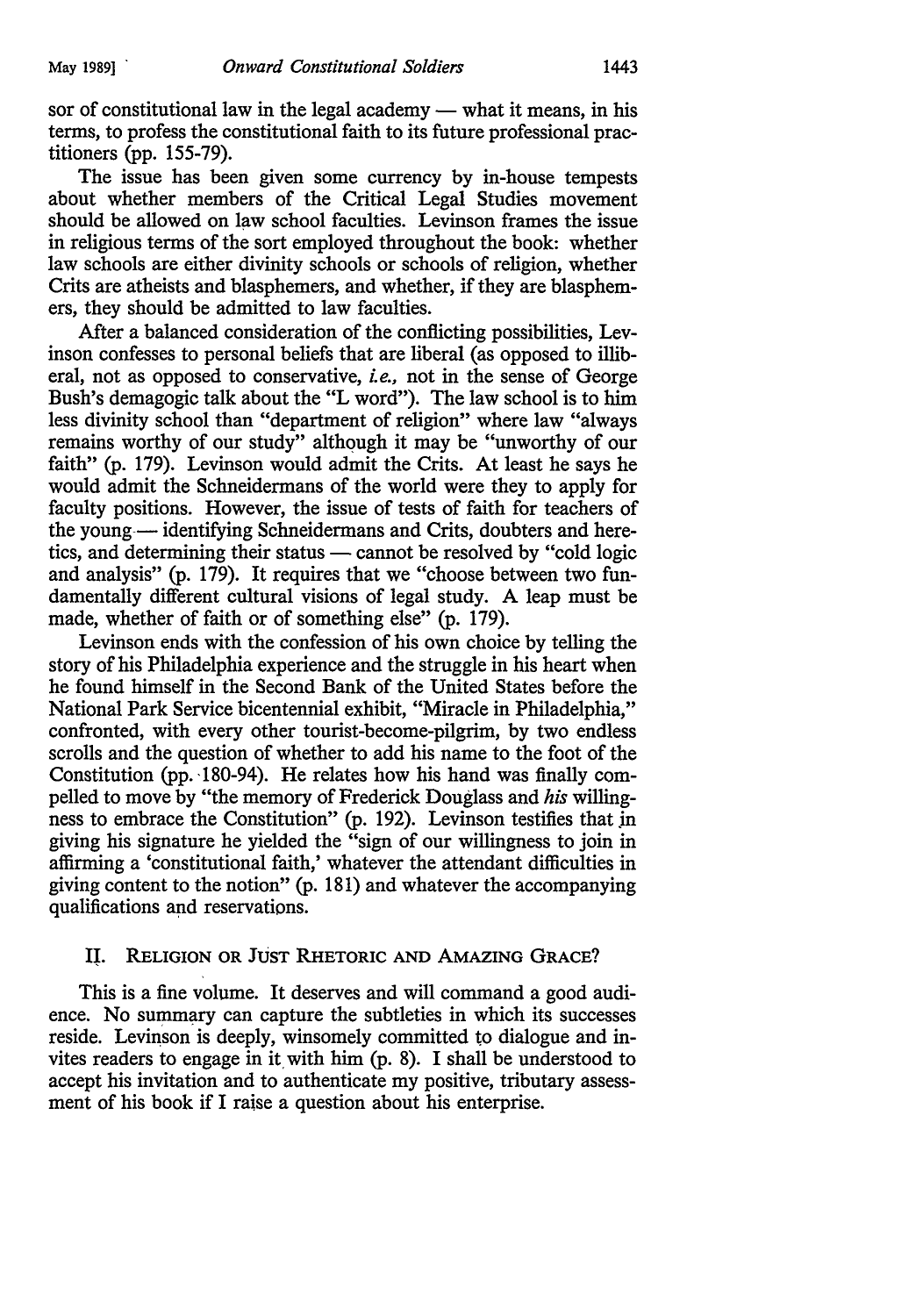The American civil religion is shot through with ambiguities, and Levinson succeeds in describing them. He also succeeds in honestly revealing his own ambivalence as an adherent of the faith, one who is a thinking, tolerant practitioner with a firm grasp of the limits of the belief, one who cautions against the idolatry of unqualified constitutional faith.

In addition to the intentionally addressed ambiguities of the object studied and the studying subject there is a further and nondeliberate ambiguity running through Levinson's book. His talk of an American civil religion, which has the Constitution for its central sacred text, is variously and irreconcilably metaphorical, analogical, and factual talk. The title *Constitutional Faith* seems to be a metaphor, and Levinson frequently employs it or specifically identifies it as such. 11 With equal frequency, however, he treats or specifically characterizes the relation between law and religion as one of analogy, 12 and he draws on the concepts and history of religion to compare them — analogize them - to secular American constitutional law. At other times "constitutional faith," "American civil religion," and "American faith community" appear as statements of fact and not as statements of analogy or metaphor.<sup>13</sup>

An analogy starts from the premise of difference between two things compared and suggests possible likenesses across the gulf of their difference; it is the statement of an equivocal relation. A metaphor, on the other hand, starts from the premise that the thing said and the thing meant share at some fundamental level an identity that happens in the metaphor; it realizes a univocal relation. Finally, a statement of fact is a statement of identity and not of relation.

Constitutional faith has one set of implications and claims if it is an analogy, another if it is a metaphor. The implications and claims grow in complexity and become wholly unacceptable if constitutional faith is a statement of fact.

Levinson says he would not be surprised "if many readers felt intense disquiet at the implication of the analogy between law and religion that is the foundation of this book" (p. 121). I do not think any reader will be disquieted by the implications of the analogy. Analogies are the common currency of teachers. If they work and provide instruction  $-$  this one does both  $-$  then the execution gives pleasure. Of course the content of the instruction provided can be troubling (e.g., American treatment of Native Americans is like genocide). But where does trouble arise from saying that American politics is like religion, that respecting and interpreting the Constitution is like re-

<sup>11.</sup> E.g., pp. 15-16, 158-59, 194.

<sup>12.</sup> E.g., pp. 16-17, 27, 36, 59, 121.

<sup>13.</sup> E.g., pp. 51-52, 93-94, 96, 180, 193.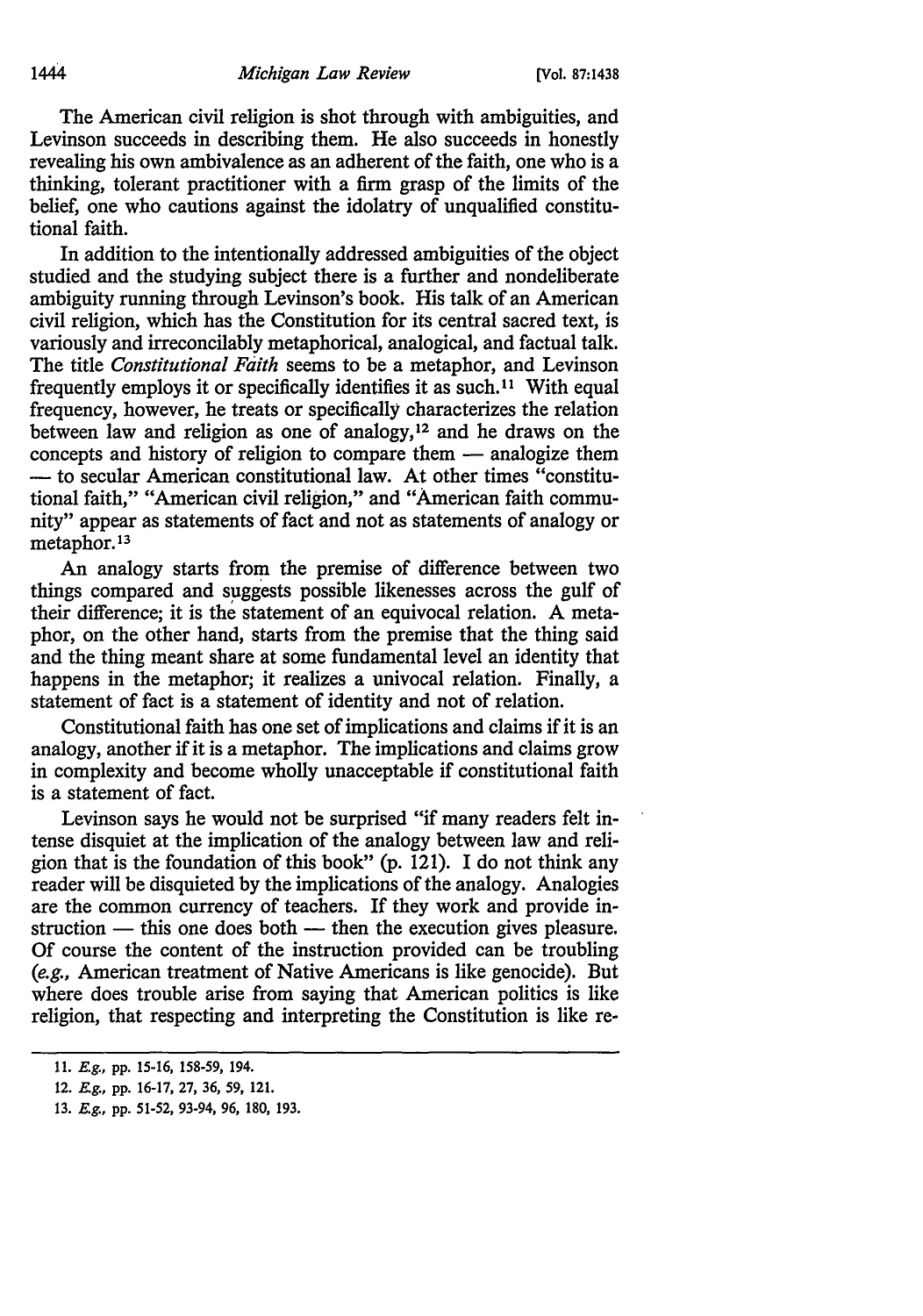specting and interpreting a sacred text, that social disintegration is like sectarian disintegration?

On the other hand, one might feel some disquiet about the implications if constitutional faith is a metaphor. Readers might experience enough of a shock of recognition to rethink the relative importance of rendering dues to Caesar and to God. Generally, however, a metaphor's power — of whatever kind, whether to unsettle or inspire or startle or delight — depends upon the distance between the thing said and the thing meant: the further apart, the greater the power (the swimming fish is a grey, monotonous soul; the encampment of the poor on the D.C. Mall is Resurrection City). My own sense is that belief in American constitutional government and religious belief (love of country and love of God) are generally regarded as so close together ("for God, for country, and for Yale") that many readers will not feel intense disquiet at constitutional faith as metaphor and its implications.<sup>14</sup>

But constitutional faith as a statement of fact should cause alarm. The Constitution was the invention of men of the eighteenth century. "There is no ultimate mystery in what the Constitution is about, at least for those who accept [the] premise that [the world] is in principle subject to human understanding. It is this secularist premise that makes constitutional interpretation, for all its complexities, something fundamentally different from the interpretation of a scripture  $\dots$ ."<sup>15</sup> The Constitution is an artifact. To worship it is idolatry plain and simple.

Levinson cites the contention of Justice Brennan, a Roman Catholic, that he had settled in his mind to undertake "an obligation under the Constitution which could not be influenced by any of my religious principles. . . . [T]o the extent [Roman Catholic belief] conflicts with what I think the Constitution means or requires, then my religious beliefs have to give way" (p. 56). Certainly this statement of subordination of Christian to constitutional faith must be taken seriously. Without more it is troubling, even shocking. Does it have any more than face value as a confessed privileging of constitutional faith, as idolatry?

The author notes that, especially for Roman Catholic candidates for the Supreme Court, the confirmation process has been a degrading ceremony (owing presumably to majoritarian suspicion or prejudice)  $(p. 56)$ . Is it in this light that Brennan's 1956, pre-President Kennedy belief is to be understood? Does it belong to a type of concession wrung by an orthodox majority from a minority of believers?

<sup>14.</sup> I itch whenever Levinson shifts from analogy to metaphor and/or fact but am uncertain how many others will share my need to scratch.

<sup>15.</sup> Grey, *The Constitution as Scripture,* 37 STAN. L. REV. 1, 16-17 (1984) (footnote omitted).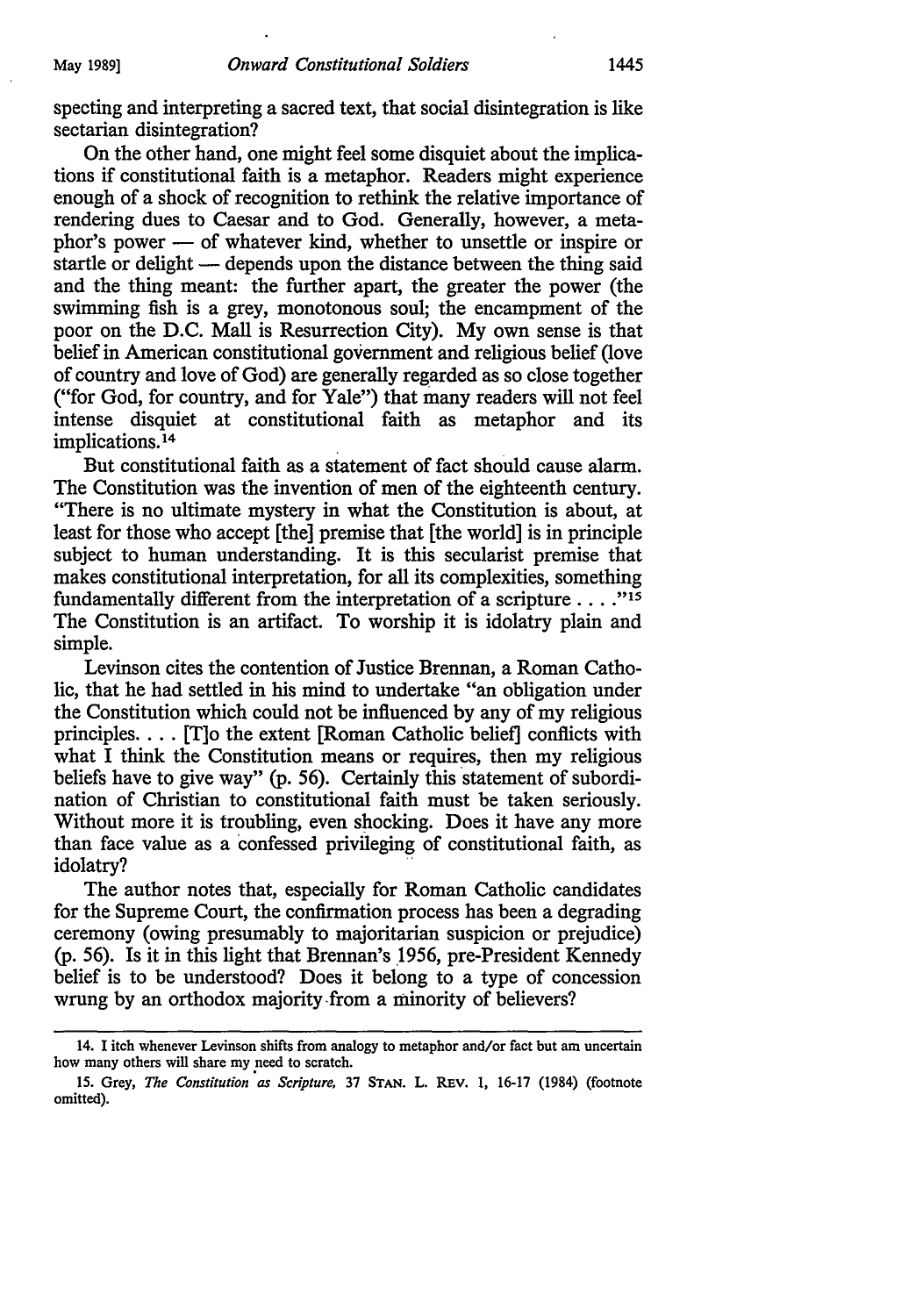May the statement be seen in the interpretive context of Brennan's life as a judge, the history of his work on the Court? Is there to be discerned in his record the work of a Christian infidel? His is not the story of a judge who set aside one faith to serve the oppressive, nationalist institutions of another. For this reason, it is misleading for Levinson to strip the statement of its post-Holocaust, *post-Brown,* Brennan-Court context and to describe it as an echo of Justice Story's *apologia*  for an opinion supporting slavery: "I shall never hesitate to do my duty as a Judge,.under the Constitution and laws of the United States, be the consequences what they may" (p. 56). Brennan was not puffing judicial duty as an excuse for ducking out on the oppressed.

There is a related inattention to context in Levinson's use of the statement - pivotal to him - made by Representative Barbara Jordan in the Watergate/impeachment hearings: "My faith in the Constitution is whole. It is complete. It is total" (p. 15). This is political rhetoric, not religious confession. Jordan certainly intended to highlight the special relationship between herself as a black woman and the Constitution within whose protection she had "finally been included."16

Jordan drew attention to the rhetorical character of her comments both directly ("I believe hyperbole would not be fictional  $\ldots$ ."<sup>17</sup>) and indirectly. L.H. LaRue correctly notes that her rhetorical technique "came down to the contrast between the nobility of her language (both her own and that which she quoted) and the actuality of Nixon's conduct."18 To her own constitutional faithfulness and that of others, she juxtaposed Nixon's failure in the constitutionally charged "task of tak- $\cdot$  ing care that the laws be *faithfully* executed."<sup>19</sup> Nixon committed an impeachable offense, not apostasy or heresy. And Jordan was employing the exceptional political rhetoric demanded by so extreme an occasion.

Much the same thing needs to be said about Douglass, whose example has also exerted great influence on Levinson. Douglass was animated by the urgent need to end slavery. He broke with the Garrisonians when he concluded that dissolution of the Union would only leave the institution of slavery intact in the southern states. To uphold the Union, he had to uphold the Constitution. To uphold the Constitution, he had to argue it as an anti-slavery document, which he did with remarkable skill and tenacity. His example is deeply but not religiously affecting. Douglass' embrace of the Constitution was an exercise in prudential politics and rhetoric rather than religion.

<sup>16.</sup> L. LARUE, POLITICAL DISCOURSE: A CASE STUDY OF THE WATERGATE AFFAIR 116 (1988). For the entire speech, see *id.* at 116-20.

<sup>17.</sup> *Id.* at 117.

<sup>18.</sup> *Id.* 

<sup>19.</sup> *Id.* at 120 (emphasis added).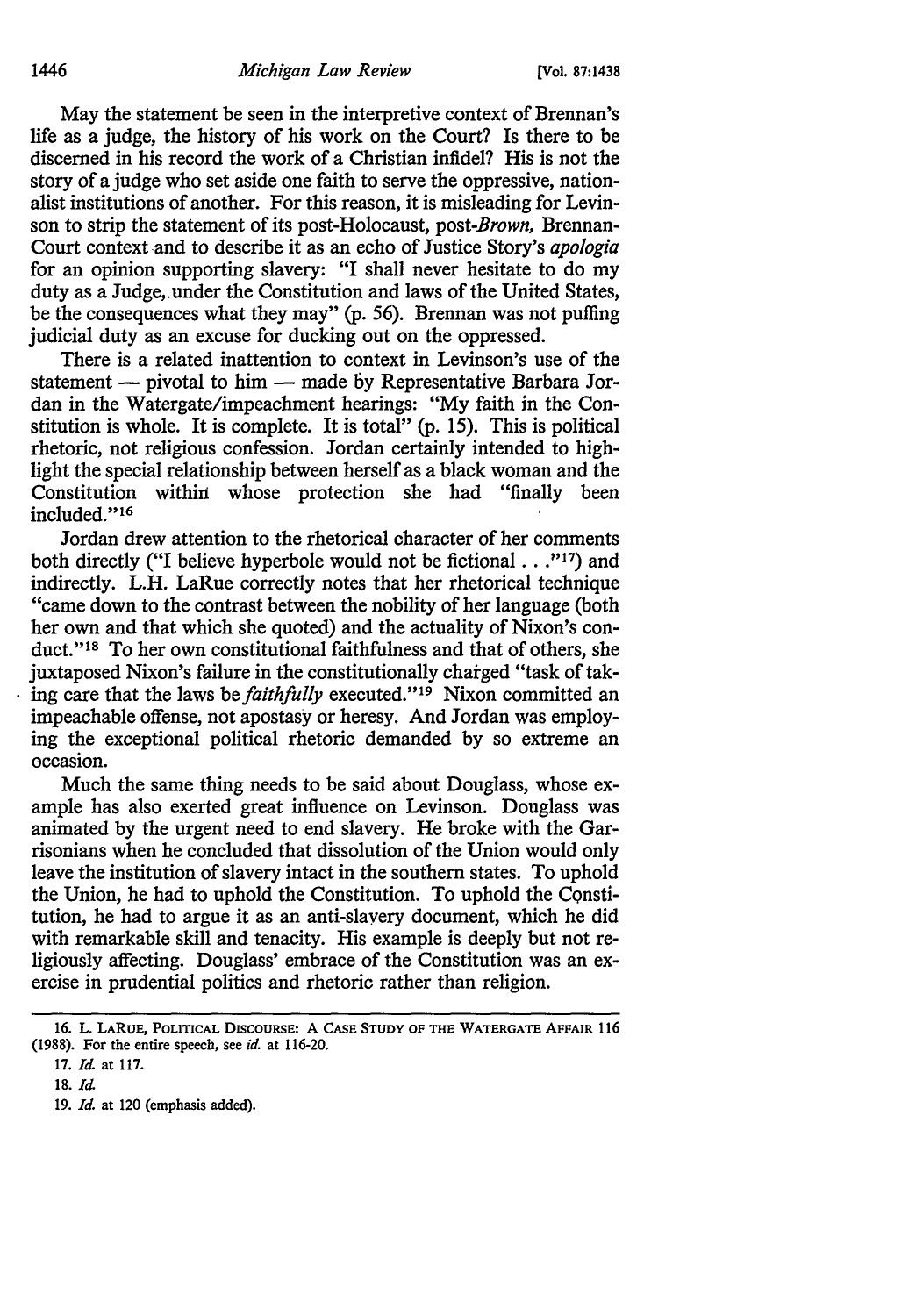Granted "that constitutionalist discourse *can* be a valuable way of addressing crucial public issues" (p. 191), why transmute or transubstantiate the usefulness and, perhaps, necessity of constitutional rhetoric into constitutional religion? Briefs, lawbooks and the other media of constitutional talk are not sacramental tokens. There may be an analogy here but not a free-wheeling metaphor and certainly not a fact.

Levinson's undifferentiating use of analogy, metaphor, and fact in discussion of constitutional faith arises from irresolution about his commitment to it. He wants it both ways, wants both his religion and his secular rhetoric at the same time. He is a self-confessed if circumspect member of the  $-$  stated as fact  $-$  "American faith community" (p. 193). He knows there must be more, an outside basis for judgment, but lacks the discourse and distance of genuine transcendence. One foot is planted in constitutional faith. The other uncertainly tests the empty air around it for a necessary, unlocated foothold.

What beyond American faith guides him and can preserve him from the idolatry he warns against? What provides him with a basis for sensing the ambiguities and limits of constitutional faith and for evaluating them? What lies outside the American civil religion to inform his reservations about it? The engaging clarity of Levinson's exposition of constitutional faith does not extend to the spare hints at an apparently essential faith beyond constitutional faith.

Important to his teaching (professing) of law, Levinson says, is the attempt "to prevent the deification of positive law at the cost of recognition of one's membership in the broader human community" (p. 169). Alternatively, he says that he opposes socializing his students "in unstinting respect for law" and so insists on making them aware "that disobedience to the commands of the law may on occasion be required of someone committed to self-respect and the respect of other morally admirable people" (p. 170). Is membership "in the broader human community" or "self-respect" or "respect for other morally admirable people" the more transcendent commitment that allows for evaluation of the less transcendent constitutional faith? What is its content? By what criteria are we to identify the others who are, like the self, morally admirable? Why have regard for the morally admirable only and not also for. sinners? Is the judging self the standard of judgment? Is there not grave danger here of solipsism or ethnocentrism or nationalism?

Levinson notes how little it surprises that he, "a white, male, wellpaid law professor," would become a born-again constitutional believer, and he understands how others might well have greeted the bicentennial with rage (p. 193). He therefore concludes that "[t]he vital challenge facing the American faith community is the possibility of expanding the relevant 'we' in 'We the People,' who must ultimately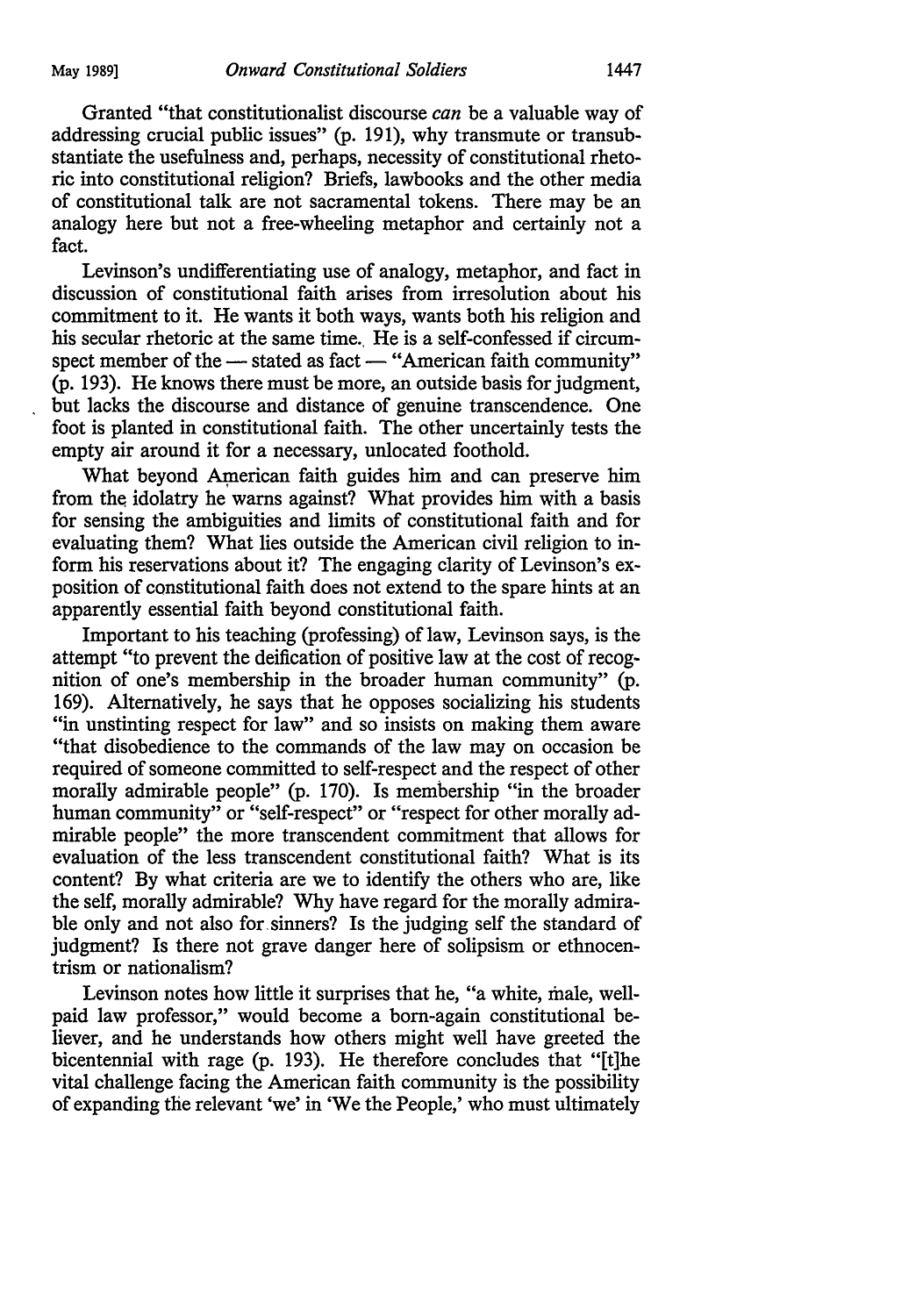endorse the faith if it is to live as anything other than an ideological charade" (p. 193). The point is well taken but not preemptive. Is the best or most vital or only thing to expand the "we"? To write "I" ever larger? Is it not one of the problems that we can only think of writing the "I" larger, expanding an "us" to include a "them"?

If nothing else, the presence of Native Americans is a continuing reminder that there are on this continent other political realities older than the constitutional one. There are people here who want no part in "We the People," who want only that "we" acknowledge the integrity of their life and their tribal way and that we suspend our aggressive belief — oppressive to them and self-destructive to us — that the Constitution is the supreme (only, transcendent) law of the land.

Levinson disclaims having written a book of moral philosophy and seeks to avoid misunderstanding by explaining that his use of the phrase "moral seriousness" does not imply any form of absolute or revealed moral grounding and connotes instead "the evaluation of one's actions or intellectual positions in terms of the welfare of others •••• " 20 Nevertheless, *Constitutional Faith* is a book of religion. Levinson is impressively aware of the controversial nature of assertions of the supremacy of this religion. He cautions against the faithful abandoning "their independent evaluation of the tenets of the faith" (p. 88). But how are they to do so? What is the basis and content of their independent evaluation? What are "terms of the welfare of others"? How are they to achieve the terms or the welfare?

Having squarely raised the religious issue with this noteworthy book and having lent to American civil religion the weight of his (qualified) willingness to profess it  $-$  the more weighty because the more carefully considered — Levinson should have explained or at least indicated what keeps this religion in perspective for him and what might do so for others. If not the biblical stories, then what?

If the legal academy continues to entertain the idea that its subject is religion as a matter of fact or of metaphor, then, sooner or later, it must come to terms with Karl Barth's insight, central to his theology, that religion is a form of unbelief.21 Levinson says "[w]hether constitutional faith maintains itself depends on our ability to continue taking it seriously" (p. 194). I think its maintenance depends on our taking it less seriously, *i.e.,* either from the distance that comes with the stance

<sup>20.</sup> P. 57 n.•.

<sup>21.</sup> The point is specifically made at 3 K. BARTH, CHURCH DOGMATICS pt. 4, 479 (Mackay, Parker, Knight, Kennedy & Marks trans. 1961), and is systematically treated in 1 id., pt. 2, at 280-361 (Thomas & Knight trans. 1956). It also lies at the heart of Barth's famous, fateful THE EPISTLE TO THE ROMANS (E. Hoskyns trans. 1933). The distinction between religion and religious practices, on the one hand, and, on the other, the biblical stories and theology is also drawn by, among others, Dietrich Bonhoeffer. See D. BONHOEFFER, LETTERS AND PAPERS FROM PRISON 262, 361, 381 (E. Bethge ed. 1971); M. BALL, LYING DOWN TOGETHER: LAW, META-PHOR, AND THEOLOGY 181-85 nn.15-17, 186-88 n.32 (1985).